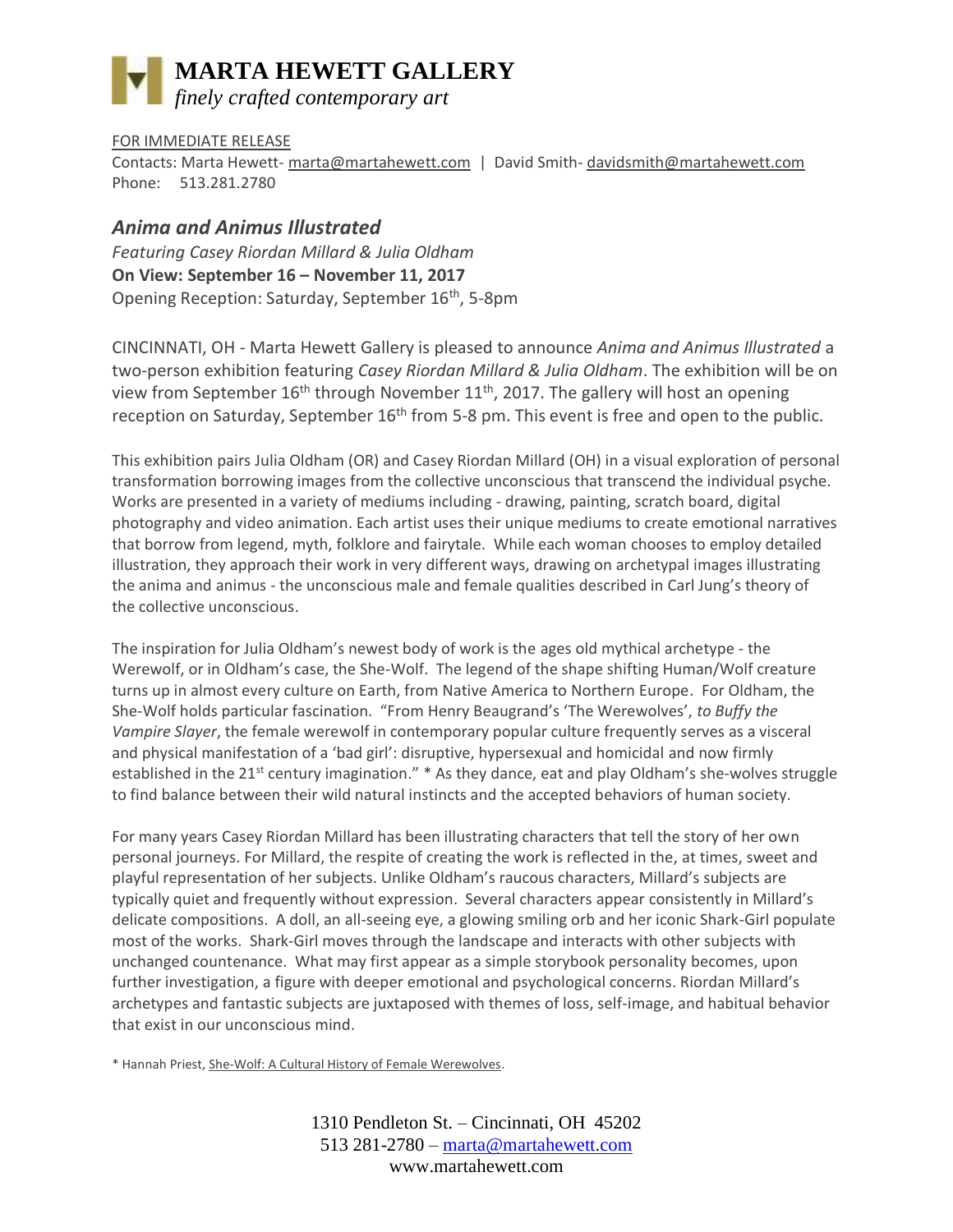

#### **Artist Biographies:**

**Casey Riordan Millard** (b. 1973) is a Cincinnati-based artist working in a variety of media including painting, drawing, sculpture, video, and publication. Millard obtained a Bachelor's in Fine Art in 1994 from Ohio University in Athens, OH, and is currently an Adjunct professor at the Art Academy of Cincinnati. Millard's artwork has been displayed in various cities and states such as Cincinnati, OH, Buffalo, NY, and Chicago, IL. Millard's character, Shark Girl, appears in many of her illustrations, paintings, and sculptures. Shark Girl is a young girl with the head of a shark created in 2004. Her children's book *"Shark Girl and Belly Button"* was published by blue Manatee Press and was nominated for The Foreword Reviews 2014 INDIEFAB Book of the Year Award, Picture Books. In addition, the book was a 2015 Ohio Book Award nominee.

In 2012 A fiberglass sculpture of Shark Girl was built for the Ohio River in downtown Cincinnati. Visitors used the piece as a photo-op, turning it to have the Ohio River in the background. In 2014, visitors began to deface Shark Girl with graffiti. Soon after, Aaron Ott, the public art curator at the prestigious Albright– Knox Art Gallery in Buffalo, NY purchased the sculpture and it was moved to Buffalo, where it became a popular local landmark. In May of 2017 the Albright–Knox Art Gallery opened "Shark Girl: Never Quite There" her first solo museum exhibition, on view until October 1, 2017.

"The purpose of my work is to create a temporary distraction from the weight of oneself. My hope is to provide the viewer a moment of respite and wonder before their contextual experience informs their interpretation of what they see. In addition to the relief provided by their mental hiccup, I want my viewer to spend some time investigating the process and materials of my work. I leave evidence of my experimental engineering and problem-solving, so the viewer can feel closer to the works' function and creation."

-Casey Riordan Millard

**Julia Oldham** (b. 1979) combines live action video with traditional animation to create narratives about science and nature. Raised by a physicist, an avid gardener and a pack of dogs in rural Maryland, her formative years were saturated with science and nature presented to her in a loving family setting. Her love affair with science burgeoned as she grew up and developed as an artist, and scientific curiosity emerged as a focus in her work. Oldham studied art history at St. Mary's Collage of Maryland and revived her MFA from the University of Chicago. She currently lives and works in Eugene, Oregon.

Oldham creates fantastic worlds by layering animated sequences and video footage, and through this process explores the far reaches of outer space and the deep seas, has dreamlike encounters with animated birds and coyotes, and finds the potential for romance in mathematical equations. Always featuring characters searching for the impossible (either animated or played by the artist herself), her works are guided by longing and desire that is rarely requited, and is a reflection of the artist's own impossible desires to understand the unknowable and communicate with animals. She employs imagery and story-lines that develop from a combination of scientific research, dreams and obsessive reading.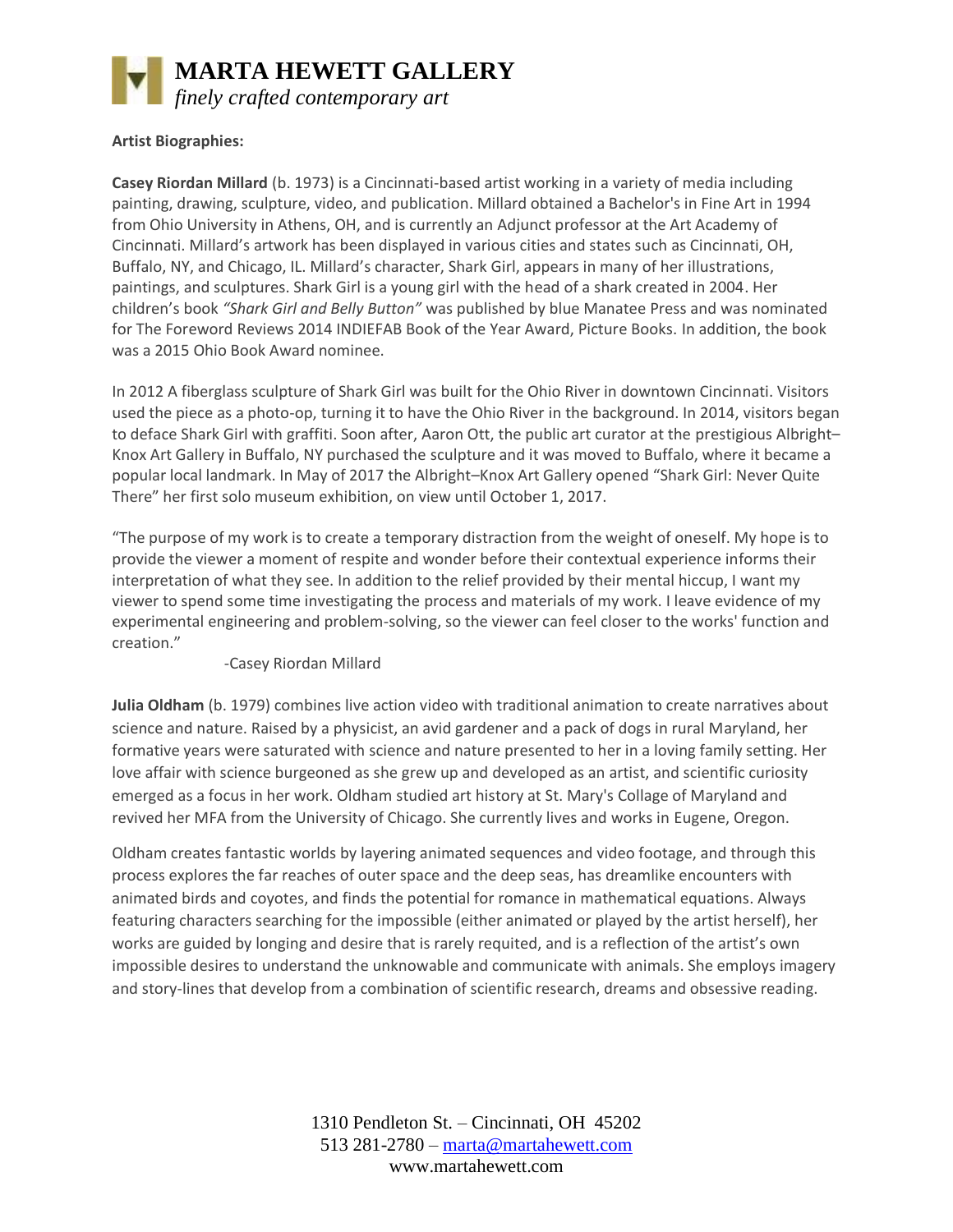

## **Artist Biographies (continued):**

**Julia Oldham's** work has been screened/exhibited at Art in General in New York, NY; MoMA PS1 in Long Island City, NY; the Portland Art Museum, Portland, OR; the San Diego Art Institute, San Diego, CA; PPOW in New York, NY; The Drawing Center in New York, NY; The Bronx Museum of Art in the Bronx, NY; The Museum of Contemporary Art in Chicago, IL; Espaço3 in Lisbon, Portugal; the Peabody Essex Museum in Salem, MA; the Dia Foundation at the Hispanic Society in New York, NY; the Smithsonian Hirshhorn Museum in Washington, DC; and Nunnery Gallery in London, UK; and she was included in the 2016 Portland Biennial curated by Michelle Grabner. Her work has been supported by Artadia, the Fund for Art and Dialogue, New York, NY; Artist in the Marketplace at the Bronx Museum of Art, Bronx, NY; Art in General, New York, NY; the Lower Manhattan Cultural Council in New York, NY; Outpost Artist Resources in Ridgewood, NY; Artists in Residence in the Everglades, Miami, FL; Bernheim Arboretum and Research Forest, Clermont, KY; the Oregon Arts Commission in Portland, OR; and the City of Chicago Department of Cultural Affairs, Chicago, IL. In addition, Oldham works in collaboration with New York based artist [Chad Stayrook.](http://www.chadstayrook.com/) together they are known as [Really Large Numbers.](http://cargocollective.com/reallylargenumbers)

**DIY Printing** and **Marta Hewett Gallery** are collaborating to produce a Limited-Edition Print by Julia Oldham. The release date is set for September 16<sup>th</sup>, 2017 in conjunction with the exhibition. The print will be available at the gallery, or online at: [martahewett.com/shop.](www.martahewett.com/shop) The goal at **DIY Printing** is to enrich the lives of artists by providing an open printing studio that supports and encourages the work of artists. DIY provides awareness, outreach and education for the community. More info at[: diyprintingshop.com](www.diyprintingshop.com)

**About:** Marta Hewett Gallery has offered works by regional, national and international contemporary artists for 27 years. The gallery is located at 1310 Pendleton Street in Over-the-Rhine, downtown Cincinnati. Gallery hours: Tuesday through Friday, 10 am - 5 pm and Saturday, 11 am - 3 pm. Admission and Parking are free. For more information please call the gallery at 513.281.2780 or visit: [martahewett.com](http://www.martahewett.com/)